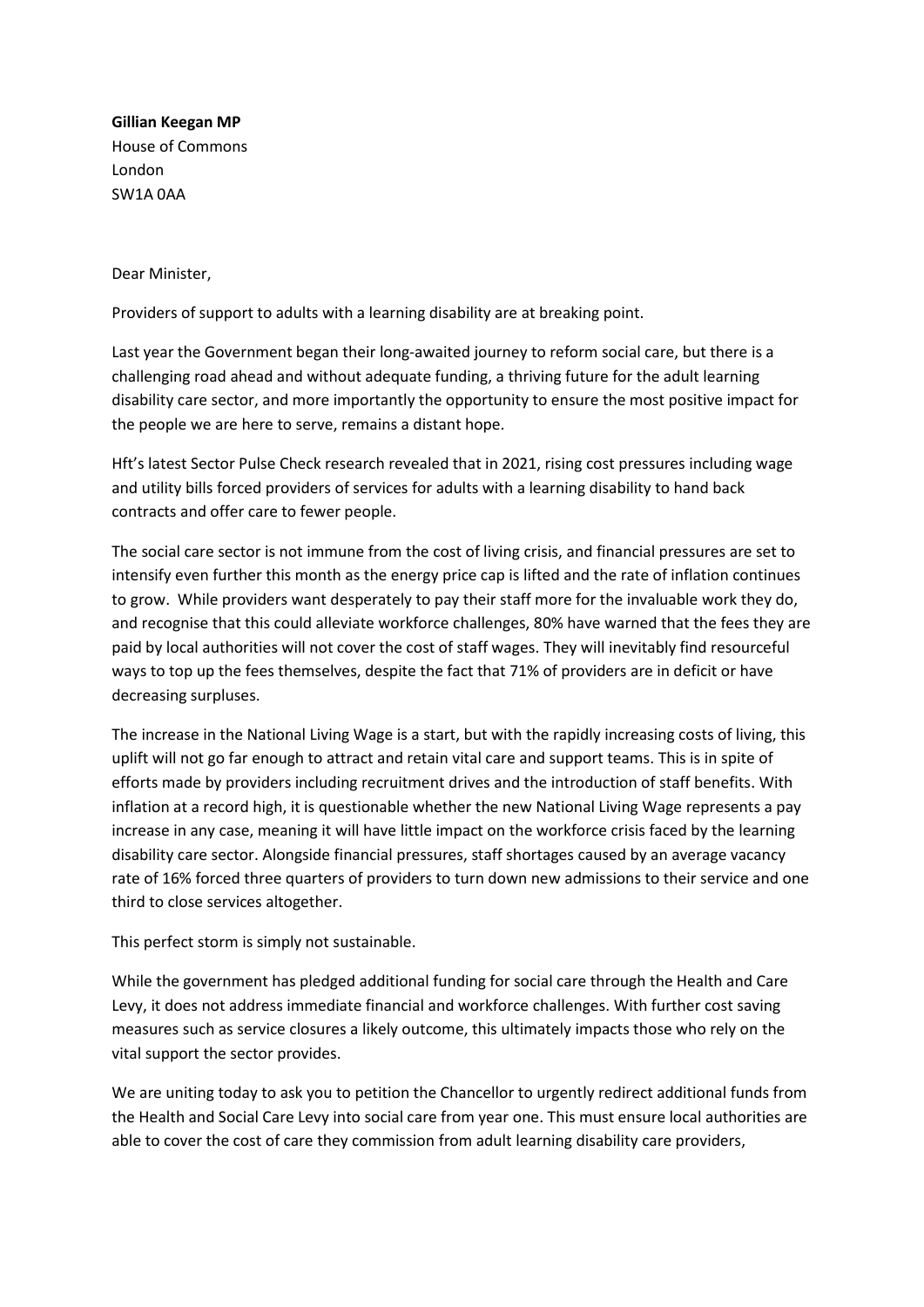including rises in energy bills, as well as a wage which reflects the real-term cost of living and attracts more individuals to work in the sector.

It is vital that the social care sector is placed on a financial footing to ensure it can respond to adults with a learning disability who need support. Not only will this ensure better outcomes for individuals who rely on social care, but is integral to the government's broader reform and integration agenda. Only when social care is thriving will pressure on, and unnecessary admissions into NHS hospital settings be relieved.

Signed,

**Kirsty Matthews, CEO, Hft** 

**Dr Rhidian Hughes, Chief Executive, Voluntary Organisations Disability Group**

**Richard Kramer, CEO, Sense** 

**Tim Cooper, Chief Executive, United Response** 

**Edel Harris, Chief Executive, Mencap**

**Rachael Dogson, Chief Executive, Dimensions** 

**Sue Porto, Chief Executive, Brandon Trust** 

**Lisa Hopkins. Chief Executive, SeeAbility** 

**Sarah Maguire, CEO, Choices Support** 

**Mark Lee, Chief Executive, Together Trust** 

**David Ellis, Chief Executive, National Star**

**Claire Haywood, CEO, Freeways** 

**Eva Eriksson, Chief Executive, Grace Eyre**

**Hilary Crowhurst, Chief Executive, Milestones Trust**

**Paula Braynion, Managing Director, Future Directions CIC**

**Estelle Christmas, Interim CEO, Kingwood**

**Sue Livett, CEO, Aldingbourne Trust** 

**Graham O'Connor, Director, Halow Project** 

**Leo Sowerby, Chief Executive, Affinity Trust**

**Ruth Gorman, CEO, Imagine Act and Succeed** 

**Maria Mills, Chief Executive, Active Prospects**